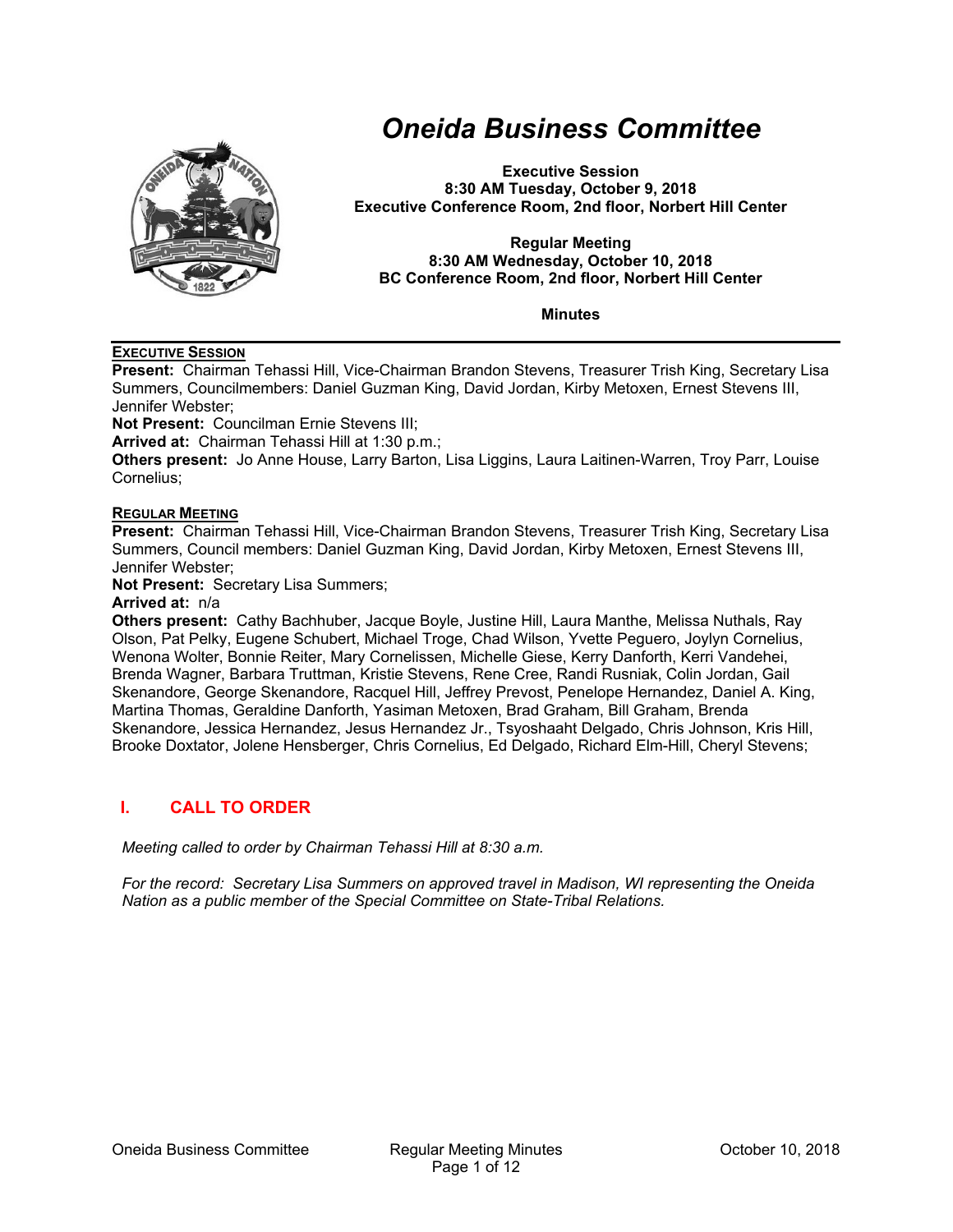## **II. OPENING**

*Opening provided by Chairman Tehassi Hill.* 

#### **A. Special Recognition of the Oneida Energy Team**  Sponsor: Ernie Stevens III, Councilman

*Special Recognition by Ernie Stevens III of the Oneida Energy Team (OET) for their continued work in being leaders in the energy field for the Oneida Nation and Oneida Community. OET members present: Jacque Boyle, Justine Hill, Laura Manthe, Melissa Nuthals, Ray Olson, Pat Pelky, Eugene Schubert, Michael Troge, and Chad Wilson. OET members not present: Kaylynn Gresham, Jeff Mears, Kevin Rentmeester, and Paul Witek.* 

#### **B. Special Recognition for Years of Service**  Sponsor: Geraldine Danforth, Area Manager/Human Resources

*Special Recognition by Tehassi Hill and Yvette Peguero of Joylyn Cornelius (45 years of service); Special Recognition by Wenona Wolter of Bonnie Reiter (35 years of service); Special Recognition by Mary Cornelissen of Michelle Giese (30 years of service); Special Recognition by Jacque Boyle of Kerry Danforth (30 years of service); Special Recognition by Kerri Vandehei of Brenda Wagner (25 years of service); Special Recognition by Barbara Truttman of Kristie Stevens (25 years of service); Special Recognition by Rene Cree of Randi Rusniak (25 years of service); Special recognition by Colin Jordan of Gail Skenandore (25 years of service); Special Recognition by George Skenandore of Racquel Hill (25 years of service); Special Recognition by Jeffrey Prevost of Penelope Hernandez (25 years of service); Special Recognition by Pat Pelky of Daniel A. King (25 years of service); Special Recognition of the following individuals who could not be present: Laura Beach (35 years of service); Debra Danforth (35 years of service); Shane John (30 years of service); April Skenandore (30 years of service); Chad Jordan (25 years of service); Marlene Garvey (25 years of service); Linda Kriescher (25 years of service); Robert Bangert (25 years of service); Wayne Cornelius (25 years of service); Lynn Schmidt (25 years of service);* 

## **III. ADOPT THE AGENDA (00:49:04)**

Motion by Brandon Stevens to adopt the agenda with two (2) deletions in executive session [items XIII.B.2. File # ED18-002 - Accept the update and XIII.C.13. File # PA-504: Follow up with DR16], seconded by Jennifer Webster. Motion carried:

 Ayes: Brandon Stevens, Daniel Guzman King, David P. Jordan, Trish King, Kirby Metoxen, Ernie Stevens III, Jennifer Webster Not Present: Lisa Summers

*Chairman Tehassi Hill left at 9:21 a.m.*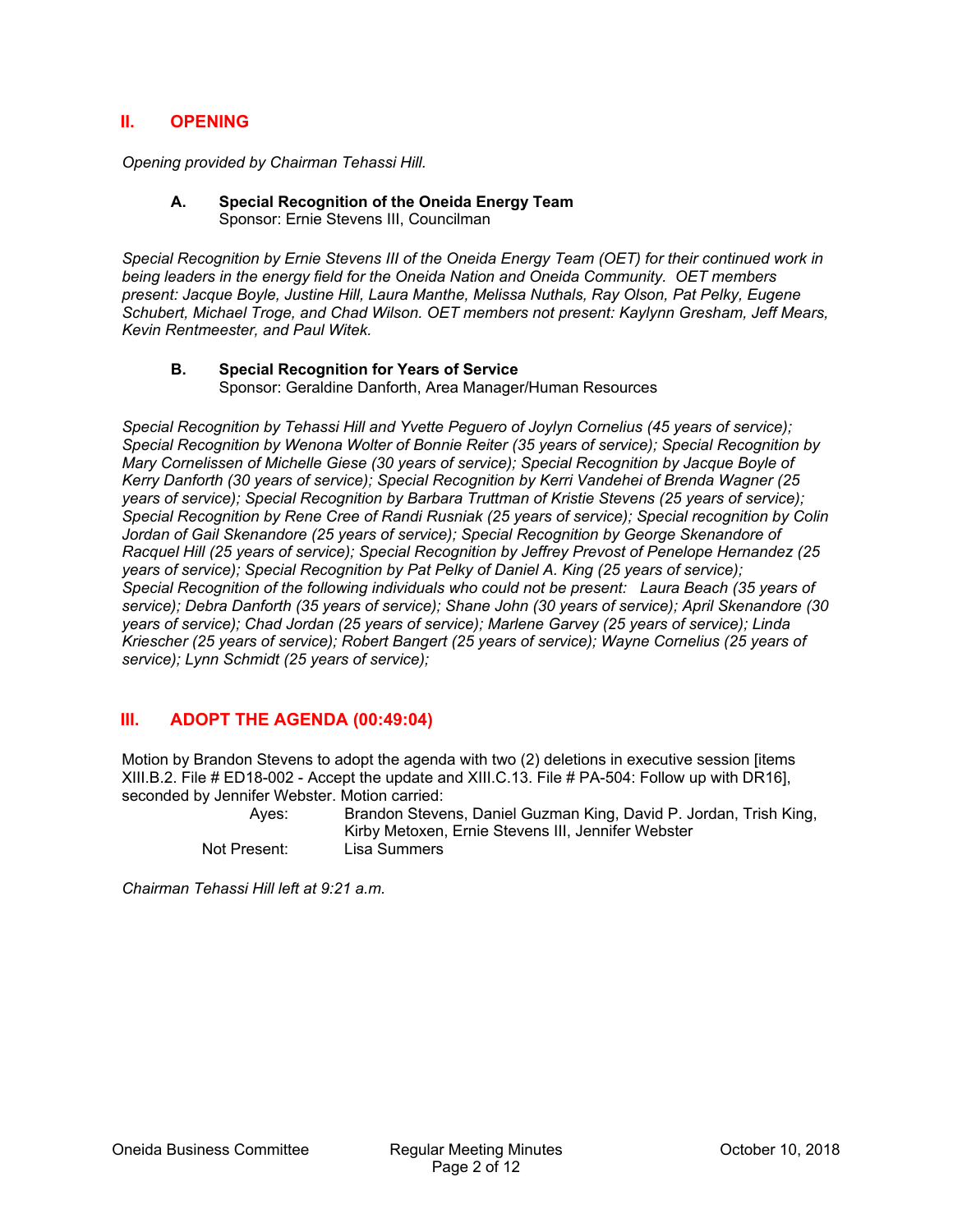## **IV. MINUTES**

**A. Approve the September 26, 2018, regular Business Committee meeting minutes (00:51:22)** 

Sponsor: Lisa Summers, Secretary

Motion by David P. Jordan to defer the September 26, 2018, regular Business Committee meeting minutes to the October 24, 2018, regular Business Committee meeting, seconded by Jennifer Webster. Motion carried:

> Ayes: Daniel Guzman King, David P. Jordan, Trish King, Kirby Metoxen, Ernie Stevens III, Jennifer Webster Not Present: Tehassi Hill, Lisa Summers

## **V. RESOLUTIONS**

**A. Adopt resolution entitled Action by Oneida Nation as Owner of Corporate Shares (00:51:49)** 

Sponsor: David P. Jordan, Councilman

Motion by Jennifer Webster to adopt resolution 10-10-18-A Action by Oneida Nation as Owner of Corporate Shares, seconded by Trish King. Motion carried:

| Aves:        | Daniel Guzman King, David P. Jordan, Trish King, Kirby Metoxen,<br>Ernie Stevens III, Jennifer Webster |
|--------------|--------------------------------------------------------------------------------------------------------|
|              |                                                                                                        |
| Not Present: | Tehassi Hill. Lisa Summers                                                                             |

*Chairman Tehassi Hill returns at 9:25 a.m.* 

**B. Enter the e-poll results into the record - Adopted resolution 09-28-18-A Support Indigenous Peoples Day Resolution (00:55:15)**  Sponsor: Lisa Summers, Secretary

Motion by David P. Jordan to enter the e-poll results into the record for the adopted resolution 09-28- 18-A Support Indigenous Peoples Day Resolution, seconded by Kirby Metoxen. Motion carried:

| Aves:        | Brandon Stevens, Daniel Guzman King, David P. Jordan, Trish King, |
|--------------|-------------------------------------------------------------------|
|              | Kirby Metoxen, Ernie Stevens III, Jennifer Webster                |
| Not Present: | Lisa Summers                                                      |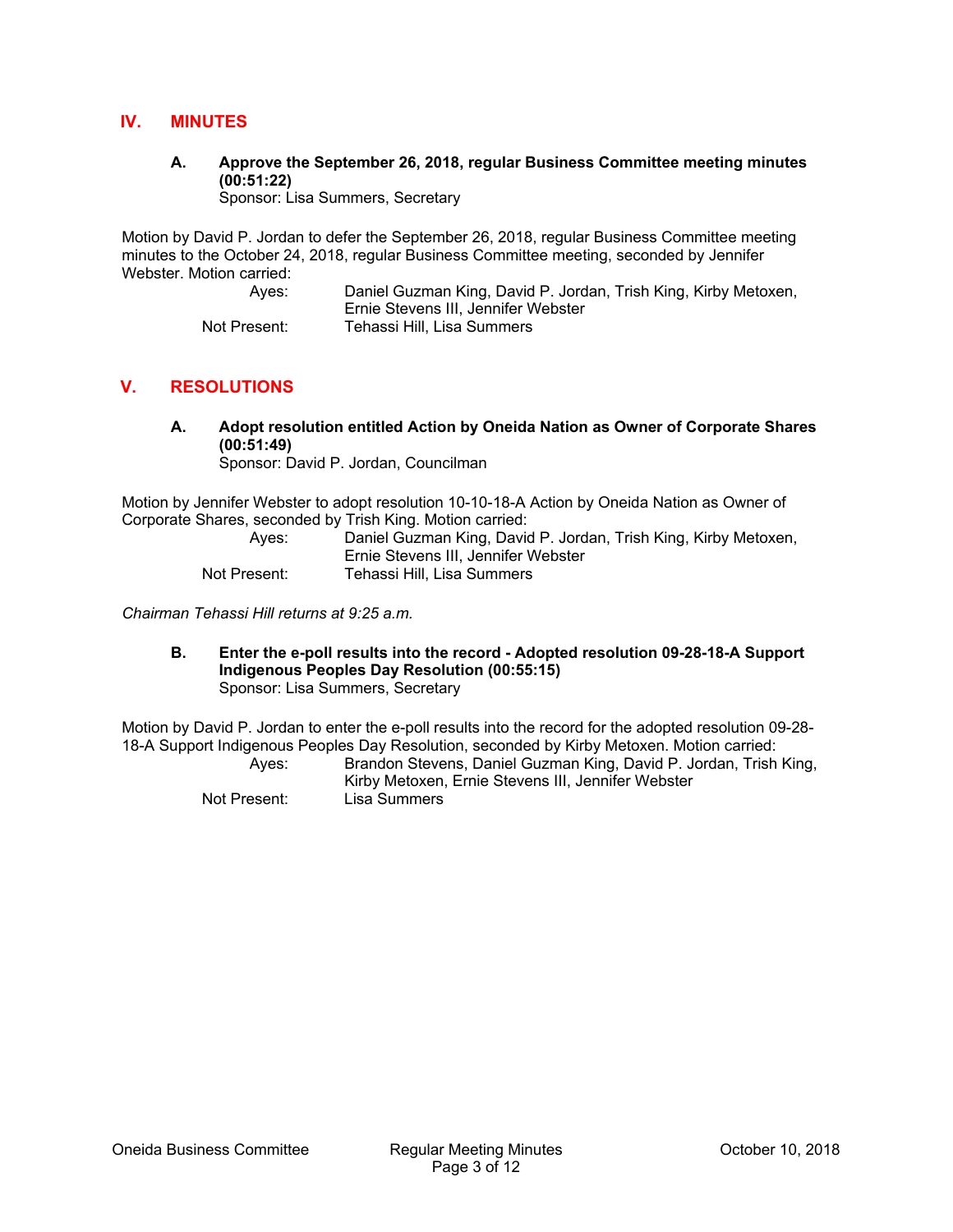## **VI. APPOINTMENTS**

#### **A. Review the Chairman's recommendation and determine next steps - Oneida Library Board (00:55:46; 01:18:22)**  Sponsor: Tehassi Hill, Chairman

Motion by Jennifer Webster to accept the Chairman's recommendation and appoint Xavier Horkman and Marjorie Stevens to the Oneida Library Board, seconded by Kirby Metoxen. Motion carried:

| Aves:        | Daniel Guzman King, David P. Jordan, Trish King, Kirby Metoxen,<br>Jennifer Webster |
|--------------|-------------------------------------------------------------------------------------|
| Abstained:   | Brandon Stevens, Ernie Stevens III                                                  |
| Not Present: | Lisa Summers                                                                        |

Motion by Jennifer Webster to rescind the previous motion and to accept the Chairman's recommendation and appoint Xavier Horkman to the Oneida Library Board, seconded by Daniel Guzman King. Motion carried:

| Aves:        | Brandon Stevens, Daniel Guzman King, David P. Jordan, Trish King, |
|--------------|-------------------------------------------------------------------|
|              | Kirby Metoxen, Ernie Stevens III, Jennifer Webster                |
| Not Present: | Lisa Summers                                                      |

**B. Review the Chairman's recommendation and determine next steps - Oneida Nation Arts Board (00:56:38)**  Sponsor: Tehassi Hill, Chairman

Motion by Jennifer Webster to accept the Chairman's recommendation and appoint Beverly

Skenandore to the Oneida Nation Arts Board and to approve re-posting the remaining vacancy, seconded by Trish King. Motion carried:

| Aves:        | Brandon Stevens, Daniel Guzman King, David P. Jordan, Trish King,<br>Kirby Metoxen, Ernie Stevens III, Jennifer Webster |
|--------------|-------------------------------------------------------------------------------------------------------------------------|
| Not Present: | Lisa Summers                                                                                                            |

- 
- **C. Appoint three (3) applicants Oneida Youth Leadership Institute Board of Directors (00:57:33; 01:17:39)**  Sponsor: Lisa Summers, Secretary

Motion by Jennifer Webster to defer this item to be addressed later on the agenda, seconded by Ernie Stevens III. Motion carried:

 Ayes: Brandon Stevens, Daniel Guzman King, David P. Jordan, Trish King, Kirby Metoxen, Ernie Stevens III, Jennifer Webster Not Present: Lisa Summers

Motion by David P. Jordan to appoint Melissa Metoxen, Wendy Alvarez, and Elijah Metoxen to the Oneida Youth Leadership Institute Board of Directors, seconded by Jennifer Webster. Motion carried:

 Ayes: Brandon Stevens, Daniel Guzman King, David P. Jordan, Trish King, Ernie Stevens III, Jennifer Webster Abstained: Kirby Metoxen<br>
Not Present: Lisa Summers Lisa Summers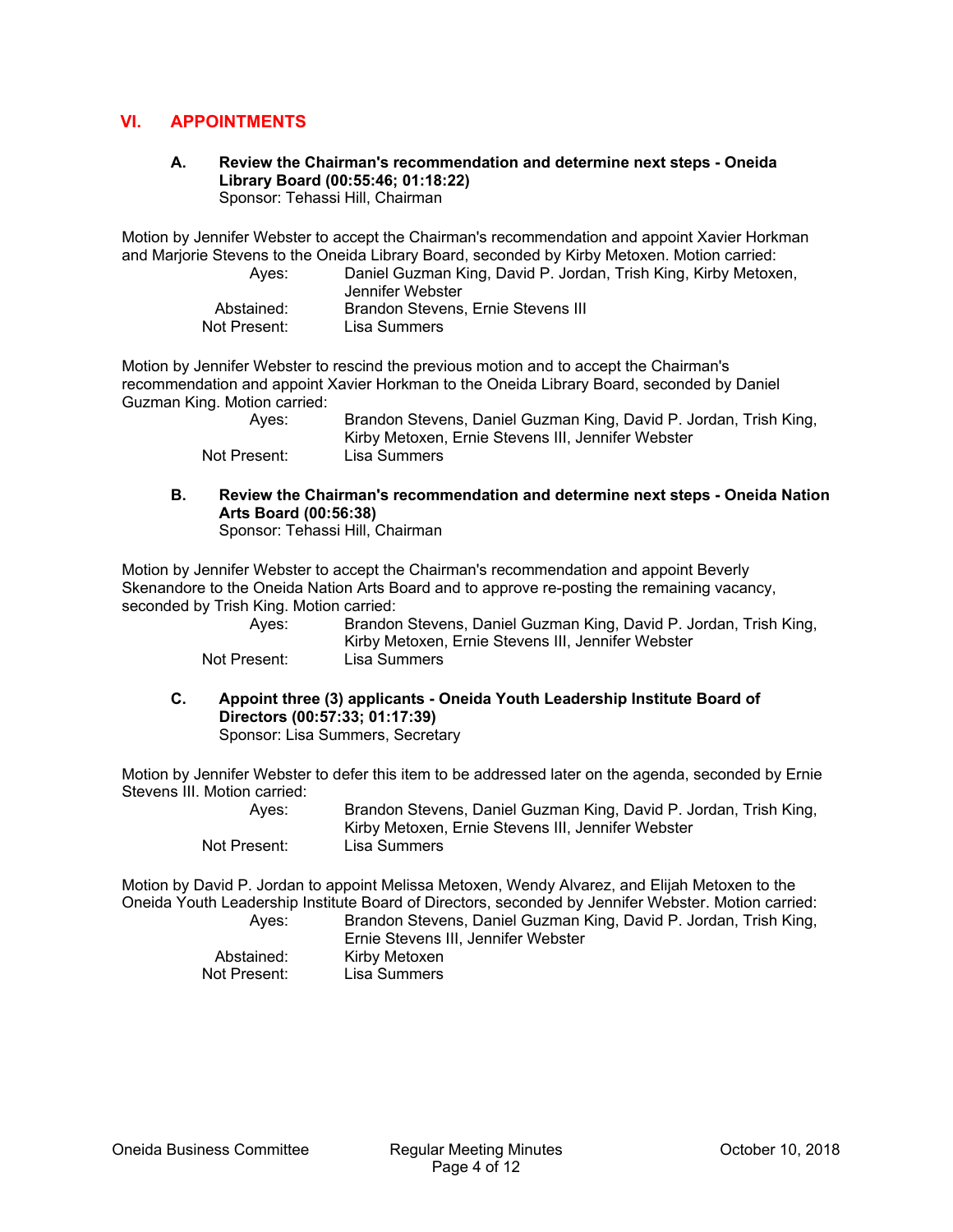## **VII. STANDING COMMITTEES**

#### **A. FINANCE COMMITTEE**

**1. Approve the October 1, 2018, Finance Committee meeting minutes (00:58:22)**  Sponsor: Trish King, Treasurer

Motion by David P. Jordan to approve the October 1, 2018, Finance Committee meeting minutes, seconded by Ernie Stevens III. Motion carried:

> Ayes: Brandon Stevens, Daniel Guzman King, David P. Jordan, Trish King, Kirby Metoxen, Ernie Stevens III, Jennifer Webster Not Present: Lisa Summers

#### **B. LEGISLATIVE OPERATING COMMITTEE**

**1. Accept the September 19, 2018, Legislative Operating Committee meeting minutes (00:58:47)**  Sponsor: David P. Jordan, Councilman

Motion by Jennifer Webster to accept the September 19, 2018, Legislative Operating Committee meeting minutes, seconded by Daniel Guzman King. Motion carried:

 Ayes: Brandon Stevens, Daniel Guzman King, David P. Jordan, Trish King, Kirby Metoxen, Ernie Stevens III, Jennifer Webster Not Present: Lisa Summers

## **C. QUALITY OF LIFE COMMITTEE**

**1. Accept the July 12, 2018, Quality of Life Committee meeting minutes (00:59:16)**  Sponsor: Ernie Stevens III, Councilman

Motion by David P. Jordan to accept the July 12, 2018, Quality of Life Committee meeting minutes, seconded by Ernie Stevens III. Motion carried:

| Aves:        | Brandon Stevens, Daniel Guzman King, David P. Jordan, Trish King, |
|--------------|-------------------------------------------------------------------|
|              | Kirby Metoxen, Ernie Stevens III, Jennifer Webster                |
| Not Present: | Lisa Summers                                                      |

### **VIII. UNFINISHED BUSINESS**

**A. Send the request for a Standard Operating Procedure for Special Budget Requests to the Finance Committee (00:59:43)**  Sponsor: Trish King, Treasurer

Motion by Jennifer Webster to send the request for a Standard Operating Procedure for Special Budget Requests to the Finance Committee for development, seconded by David P. Jordan. Motion carried:

 Ayes: Brandon Stevens, Daniel Guzman King, David P. Jordan, Trish King, Kirby Metoxen, Ernie Stevens III, Jennifer Webster Not Present: Lisa Summers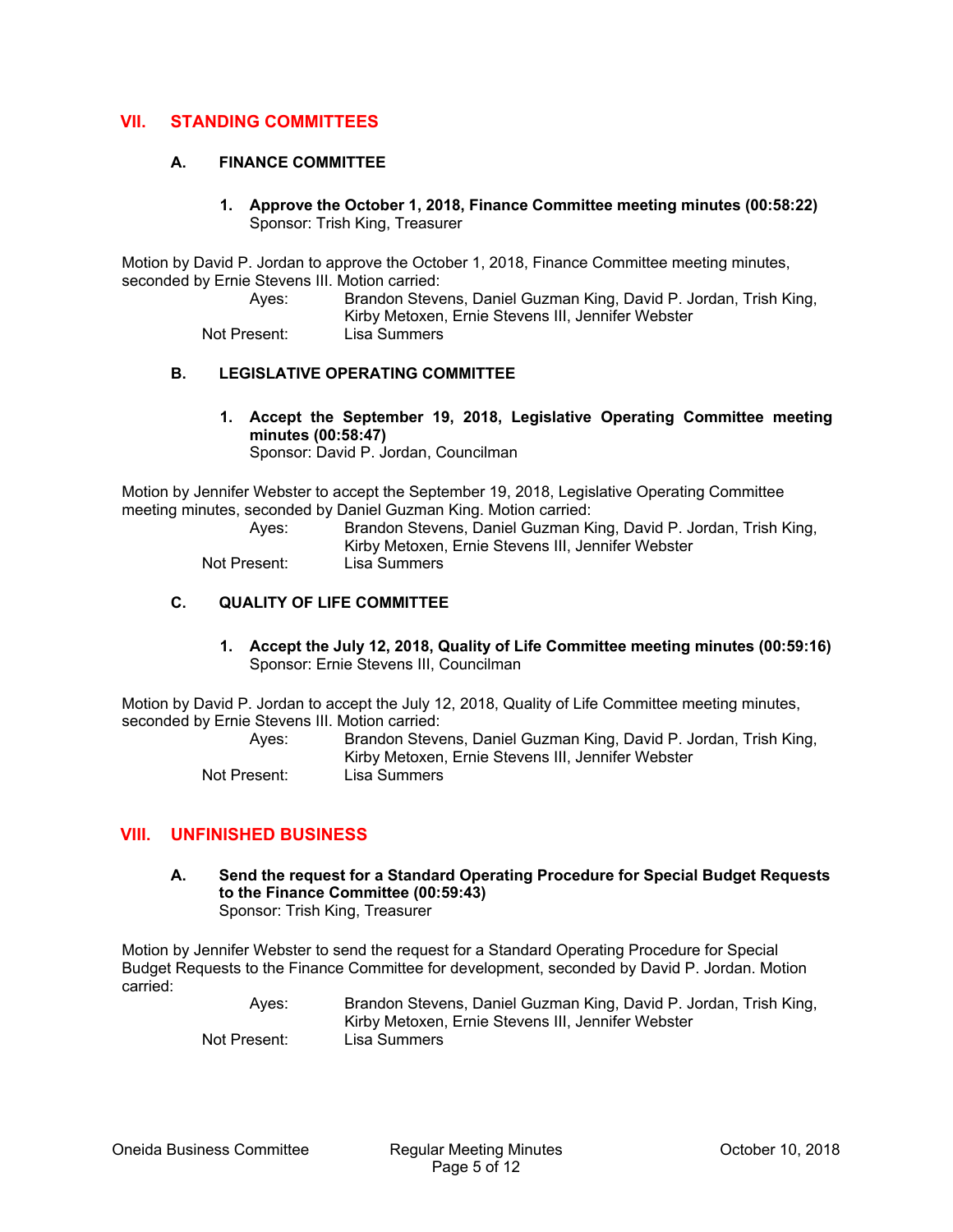## **IX. TRAVEL REPORTS**

**A. Approve the travel report - Councilman David P. Jordan - National Tribal Gaming Commissioners/Regulators Conference - Prior Lake, MN - September 17-18, 2018 (01:02:07)** 

Sponsor: David P. Jordan, Councilman

Motion by Jennifer Webster to approve the travel report from Councilman David P. Jordan for the National Tribal Gaming Commissioners/Regulators Conference in Prior Lake, MN - September 17-18, 2018, seconded by Kirby Metoxen. Motion carried:

| Aves:        | Brandon Stevens, Daniel Guzman King, Trish King, Kirby Metoxen, |
|--------------|-----------------------------------------------------------------|
|              | Ernie Stevens III. Jennifer Webster                             |
| Abstained:   | David P. Jordan                                                 |
| Not Present: | Lisa Summers                                                    |

**B. Approve the travel report - Councilman Daniel Guzman King - Tribal Caucus and Inter-tribal Criminal Justice Council meetings - Baraboo, WI - March 21-22, 2018 (01:02:42)** 

Sponsor: Daniel Guzman King, Councilman

Motion by David P. Jordan to approve the travel report from Councilman Daniel Guzman King for the Tribal Caucus and Inter-tribal Criminal Justice Council meetings in Baraboo, WI - March 21-22, 2018, seconded by Ernie Stevens III. Motion carried:

| Aves:        | Brandon Stevens, David P. Jordan, Trish King, Kirby Metoxen, Ernie<br>Stevens III. Jennifer Webster |
|--------------|-----------------------------------------------------------------------------------------------------|
| Abstained:   | Daniel Guzman King                                                                                  |
| Not Present: | Lisa Summers                                                                                        |

## **X. TRAVEL REQUESTS**

**A. Approve the travel request in accordance with § 219.16-1 - Five (5) Family and Child Education (FACE) staff - FACE Regional Technical Assistance Days - Minneapolis, MN - October 24-26, 2018 (01:03:17)**  Sponsor: Todd Hill, Chairman/Oneida Nation School Board

Motion by Jennifer Webster to approve the travel request in accordance with § 219.16-1 for Five (5) Family and Child Education (FACE) staff to attend the FACE Regional Technical Assistance Days in Minneapolis, MN - October 24-26, 2018, seconded by Ernie Stevens III. Motion carried:

 Ayes: Brandon Stevens, Daniel Guzman King, David P. Jordan, Trish King, Kirby Metoxen, Ernie Stevens III, Jennifer Webster Not Present: Lisa Summers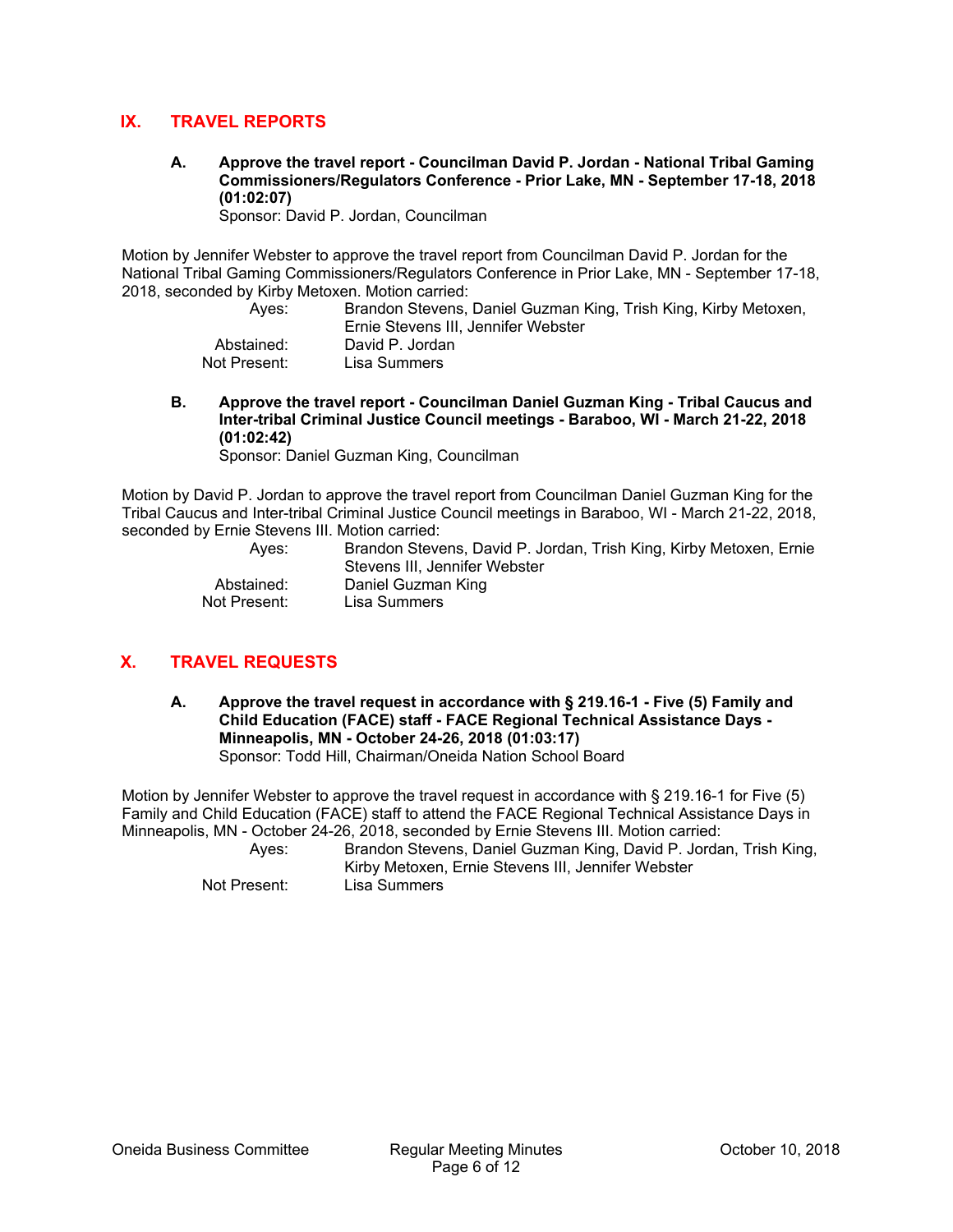## **XI. NEW BUSINESS**

#### **A. Retro-approve and retro-authorize the dissertation research request - George Boughton of the University of Cambridge (01:04:01)**  Sponsor: Lisa Summers, Secretary

Motion by Jennifer Webster to retro-approve and retro-authorize the dissertation research request for George Boughton of the University of Cambridge, seconded by David P. Jordan. Motion carried:

 Ayes: Brandon Stevens, Daniel Guzman King, David P. Jordan, Trish King, Kirby Metoxen, Ernie Stevens III, Jennifer Webster

Not Present: Lisa Summers

## **XII. GENERAL TRIBAL COUNCIL**

**A. Approve the notice and meeting materials for the tentatively scheduled December 10, 2018, special General Tribal Council meeting (01:04:43)<sup>1</sup>** Sponsor: Trish King, Treasurer; Lisa Summers, Secretary

Motion by Jennifer Webster to approve the notice and meeting materials for the tentatively scheduled December 10, 2018, special General Tribal Council meeting, seconded by Kirby Metoxen. Motion carried:

> Ayes: Brandon Stevens, Daniel Guzman King, David P. Jordan, Trish King, Kirby Metoxen, Ernie Stevens III, Jennifer Webster Not Present: Lisa Summers

**B. Approve four (4) requested actions - Petitioners Dallas re: Special Per Capita payment(s) and/or options (01:06:24)**  Sponsor: Lisa Summers, Secretary

Motion by Jennifer Webster to approve the four (4) requested actions [1) to acknowledge receipt of the petition from Gladys and Linda Dallas regarding Special Per Capita payment(s) and/or option; 2) to assign the petition to a GTC meeting agenda tentatively scheduled for January 21, 2019; 3) to direct the Direct Report Offices to complete and submit their administrative impact statements; and 4) to direct the Law, Finance, and Legislative Reference Offices to complete and submit the legal review, fiscal impact statement, and statement of effect, respectively] regarding Petitioners Dallas re: Special Per Capita payment(s) and/or options, seconded by Brandon Stevens. Motion carried:

 Ayes: Brandon Stevens, Daniel Guzman King, David P. Jordan, Trish King, Kirby Metoxen, Jennifer Webster Opposed: Ernie Stevens III Not Present: Lisa Summers

weather date will be on the October 24, 2018, regular Business Committee meeting agenda.

and meeting materials as discussed and informally requested. A formal request for retro-approval of the inclement

 $\overline{a}$ 1 Although no formal action was taken, there was discussion and a request to include an "inclement weather date" in the notice and meeting materials for the tentatively scheduled December 10, 2018, special General Tribal Council meeting. Due to production schedule deadlines, an inclement weather date was identified and included in the notice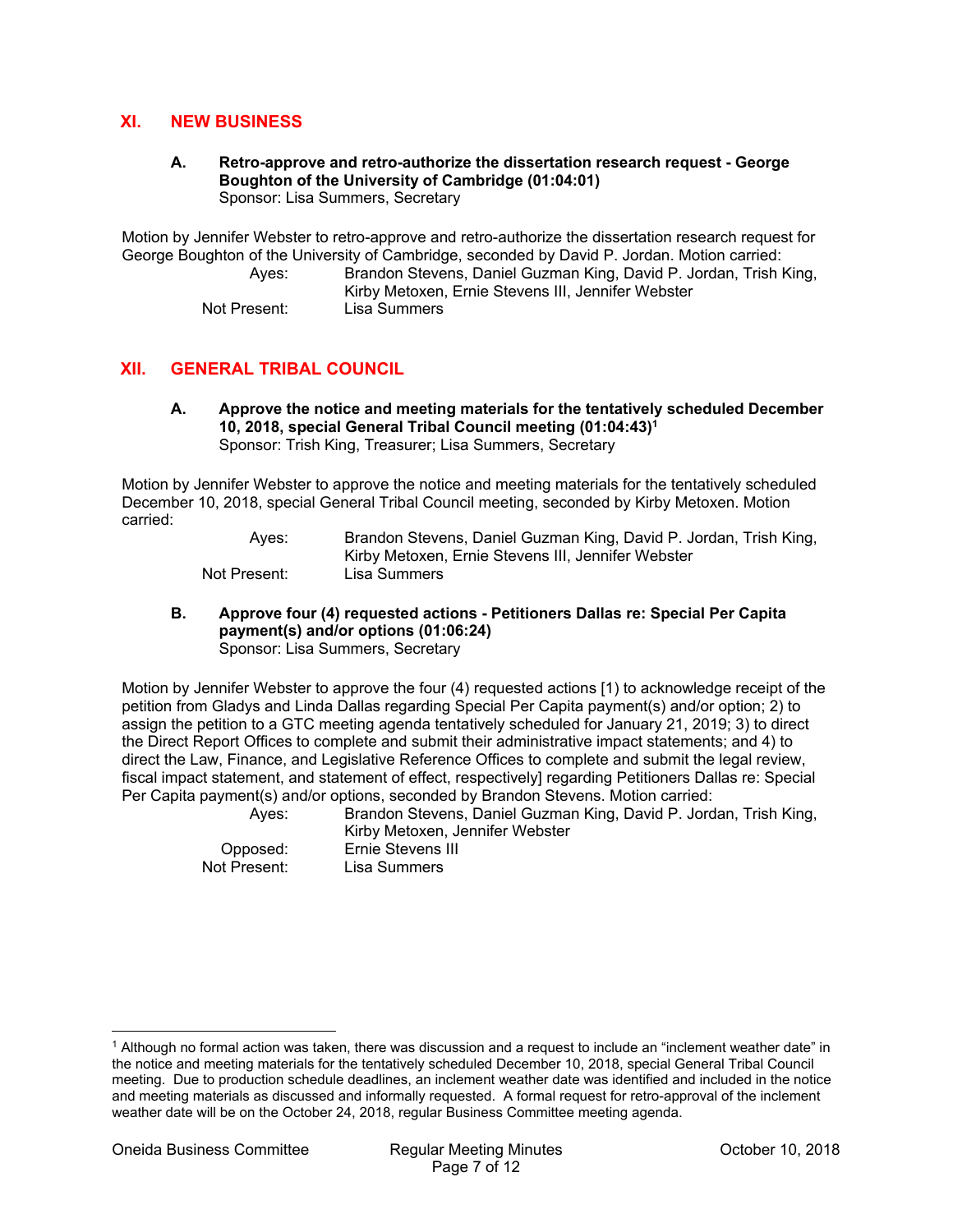#### **C. Approve four (4) requested actions - Petitioner Cathy L. Metoxen re: Oneida Youth Leadership Institute (01:09:32)**  Sponsor: Lisa Summers, Secretary

Motion by Kirby Metoxen to approve the four (4) requested actions [1) to acknowledge receipt of the petition from Cathy L. Metoxen regarding Oneida Youth Leadership Institute; 2) to assign the petition to a GTC meeting agenda tentatively scheduled for January 21, 2019; 3) to direct the Direct Report Offices to complete and submit their administrative impact statements; and 4) to direct the Law, Finance, and Legislative Reference Offices to complete and submit the legal review, fiscal impact statement, and statement of effect, respectively] regarding Petitioner Cathy L. Metoxen re: Oneida Youth Leadership Institute, seconded by Jennifer Webster. Motion carried:

 Ayes: Brandon Stevens, Daniel Guzman King, David P. Jordan, Trish King, Kirby Metoxen, Jennifer Webster Opposed: Ernie Stevens III Not Present: Lisa Summers

**D. Select the tentative date and time for the 2019 Annual General Tribal Council meeting (01:10:47)** 

Sponsor: Lisa Summers, Secretary

Motion by Jennifer Webster to approve Thursday, January 31, 2019, at 6:00 p.m. as the tentatively scheduled date and time for the 2019 annual General Tribal Council meeting, seconded by Kirby Metoxen. Motion carried:

| Aves:        | Brandon Stevens, Daniel Guzman King, David P. Jordan, Trish King, |
|--------------|-------------------------------------------------------------------|
|              | Kirby Metoxen, Ernie Stevens III, Jennifer Webster                |
| Not Present: | Lisa Summers                                                      |

## **XIII. EXECUTIVE SESSION (01:16:47)**

Motion by David P. Jordan to go into executive session at 9:47 a.m., seconded by Daniel Guzman King. Motion carried:

| Aves:        | Brandon Stevens, Daniel Guzman King, David P. Jordan, Trish King, |
|--------------|-------------------------------------------------------------------|
|              | Kirby Metoxen, Ernie Stevens III, Jennifer Webster                |
| Not Present: | Lisa Summers                                                      |

Motion by David P. Jordan to come out of executive session at 10:16 a.m., seconded by Daniel Guzman King. Motion carried:

| Aves:        | Brandon Stevens, Daniel Guzman King, David P. Jordan, Trish King, |
|--------------|-------------------------------------------------------------------|
|              | Kirby Metoxen, Ernie Stevens III, Jennifer Webster                |
| Not Present: | Lisa Summers                                                      |

### **A. REPORTS**

## **1. Accept the Chief Counsel report (01:20:34)**

Sponsor: Jo Anne House, Chief Counsel

Motion by Brandon Stevens to accept the Chief Counsel report, seconded by Trish King. Motion carried:

 Ayes: Brandon Stevens, Daniel Guzman King, David P. Jordan, Trish King, Kirby Metoxen, Ernie Stevens III, Jennifer Webster Not Present: Lisa Summers

Oneida Business Committee Regular Meeting Minutes October 10, 2018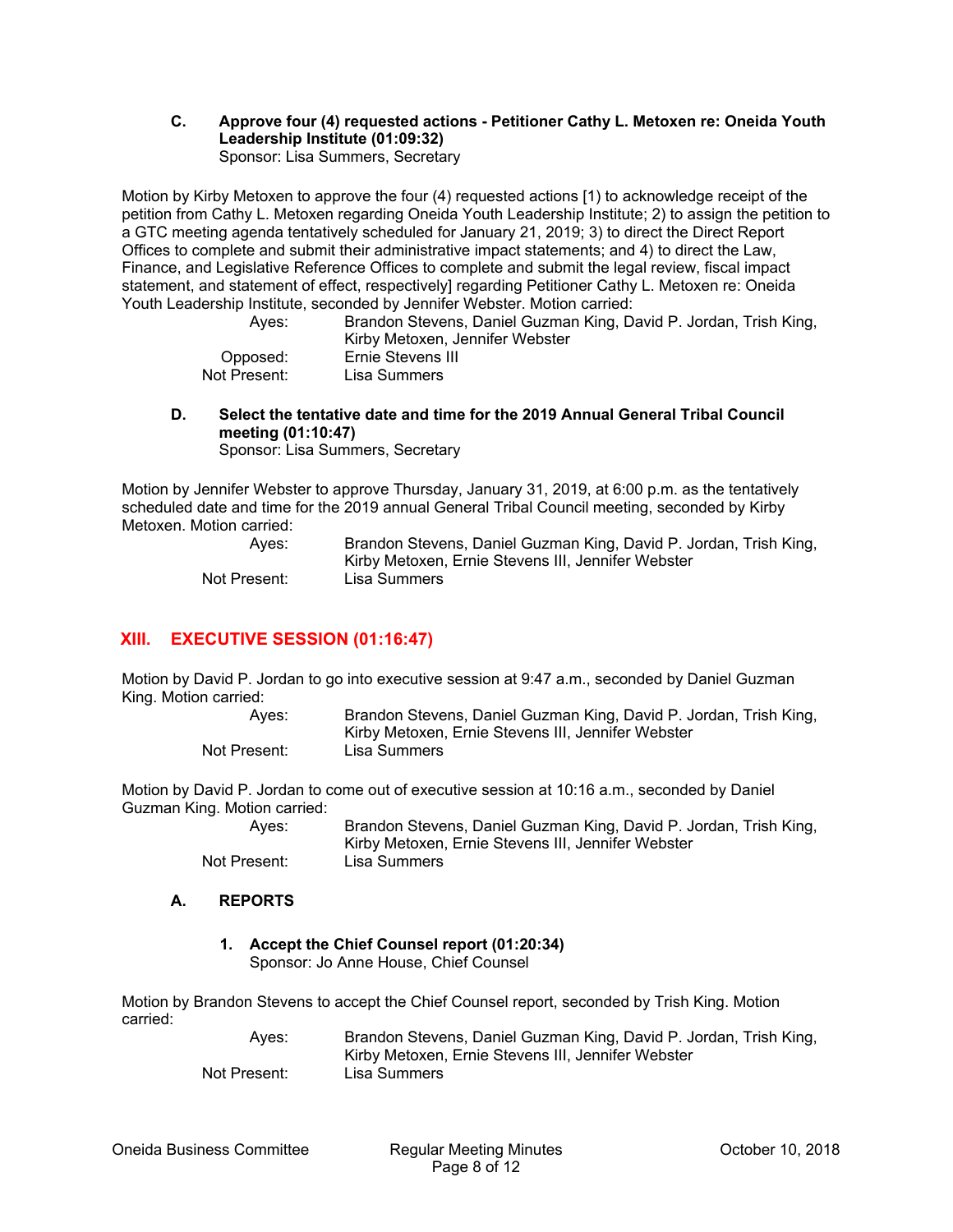#### **2. Accept the Gaming General Manager September 2018 report (01:20:54)**  Sponsor: Louise Cornelius, Gaming General Manager

Motion by Trish King to accept the Gaming General Manager September 2018 report, seconded by Brandon Stevens. Motion carried:

> Ayes: Brandon Stevens, Daniel Guzman King, David P. Jordan, Trish King, Kirby Metoxen, Ernie Stevens III, Jennifer Webster Not Present: Lisa Summers

#### **B. UNFINISHED BUSINESS**

#### **1. File # ED18-029 - Accept the update (01:21:17)**  Sponsor: Troy Parr, Division Director/Community & Economic Development

Motion by David P. Jordan to accept the updated regardign File # ED18-029 as information, seconded by Jennifer Webster. Motion carried:

 Ayes: Brandon Stevens, Daniel Guzman King, David P. Jordan, Trish King, Kirby Metoxen, Ernie Stevens III, Jennifer Webster Not Present: Lisa Summers

**2. File # ED18-002 - Accept the update**  Sponsor: Tehassi Hill, Chairman; Brandon Stevens, Vice-Chairman; Lisa Summers, Secretary; Trish King, Treasurer

*Item deleted at the adoption of the agenda.* 

#### **C. NEW BUSINESS**

#### **1. Review application(s) - Oneida Library Board (01:21:17)**  Sponsor: Tehassi Hill, Chairman

Motion by David P. Jordan to accept the discussion regarding the application(s) for one (1) Oneida Library Board vacancy as information, seconded by Jennifer Webster. Motion carried:

| Aves:        | Brandon Stevens, Daniel Guzman King, David P. Jordan, Trish King, |
|--------------|-------------------------------------------------------------------|
|              | Kirby Metoxen, Ernie Stevens III, Jennifer Webster                |
| Not Present: | Lisa Summers                                                      |

**2. Review application(s) - Oneida Nation Arts Board (01:21:37)**  Sponsor: Tehassi Hill, Chairman

Motion by Jennifer Webster to accept the discussion regarding the application for two (2) Oneida Nation Art Board vacancies as information, seconded by David P. Jordan. Motion carried:

| Aves:        | Brandon Stevens, Daniel Guzman King, David P. Jordan, Trish King,<br>Kirby Metoxen, Ernie Stevens III, Jennifer Webster |
|--------------|-------------------------------------------------------------------------------------------------------------------------|
| Not Present: | Lisa Summers                                                                                                            |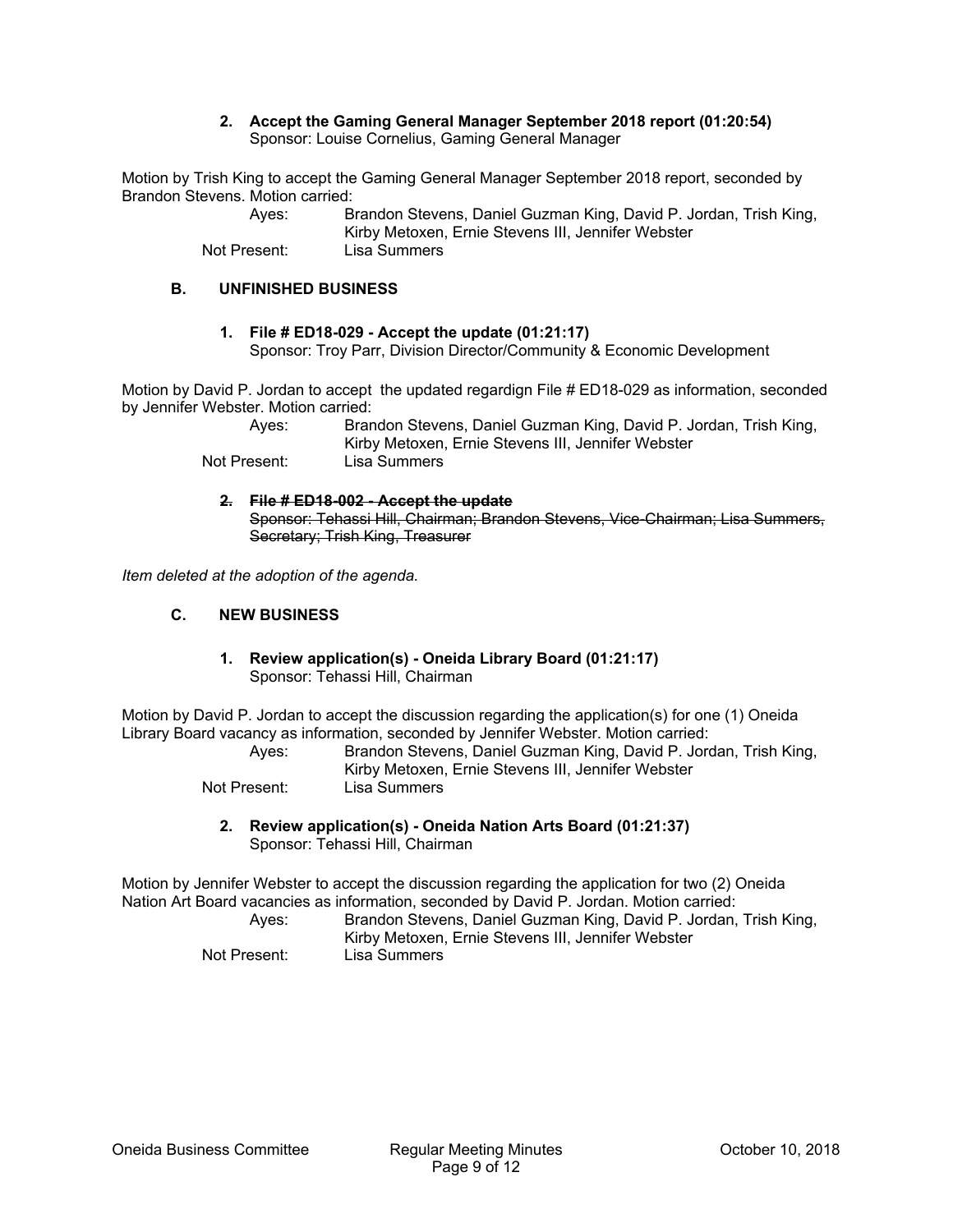## **3. Review application(s) - Oneida Youth Leadership Institute Board of Directors (01:21:56)**

Sponsor: Lisa Summers, Secretary

Motion by Jennifer Webster to accept the discussion regarding the applications for three (3) Oneida Youth Leadership Institute Board of Directors vacancies as information, seconded by David P. Jordan. Motion carried:

| Aves:        | Brandon Stevens, Daniel Guzman King, David P. Jordan, Trish King,<br>Ernie Stevens III, Jennifer Webster |
|--------------|----------------------------------------------------------------------------------------------------------|
| Abstained:   | Kirby Metoxen                                                                                            |
| Not Present: | Lisa Summers                                                                                             |

**4. Approve a limited waiver of sovereign immunity - Merchant Link LLC - file # 2018-1211 (01:22:27)** 

Sponsor: Louise Cornelius, Gaming General Manager

Motion by Brandon Stevens to approve a limited waiver of sovereign immunity - Merchant Link LLC file # 2018-1211, seconded by Kirby Metoxen. Motion carried:

| Aves:        | Brandon Stevens, Daniel Guzman King, David P. Jordan, Trish King, |
|--------------|-------------------------------------------------------------------|
|              | Kirby Metoxen, Ernie Stevens III, Jennifer Webster                |
| Not Present: | Lisa Summers                                                      |

**5. Approve two (2) actions regarding the Tribal Action Plan (01:22:50)**  Sponsor: Tehassi Hill, Chairman; Brandon Stevens, Vice-Chairman; Lisa Summers, Secretary; Trish King, Treasurer

Motion by David P. Jordan to accept the discussion regarding the Tribal Action Plan as information, seconded by Daniel Guzman King. Motion carried:

| Aves:        | Brandon Stevens, Daniel Guzman King, David P. Jordan, Trish King, |
|--------------|-------------------------------------------------------------------|
|              | Kirby Metoxen, Ernie Stevens III, Jennifer Webster                |
| Not Present: | Lisa Summers                                                      |

**6. Approve a limited waiver of sovereign immunity - CNH America LLC & Waupaca Tractor Inc - file # 2018-1157 (01:23:15)**  Sponsor: Larry Barton, Chief Financial Officer

Motion by David P. Jordan to approve a limited waiver of sovereign immunity - CNH America LLC & Waupaca Tractor Inc - file # 2018-1157, seconded by Trish King. Motion carried:

 Ayes: Brandon Stevens, Daniel Guzman King, David P. Jordan, Trish King, Kirby Metoxen, Ernie Stevens III, Jennifer Webster Not Present: Lisa Summers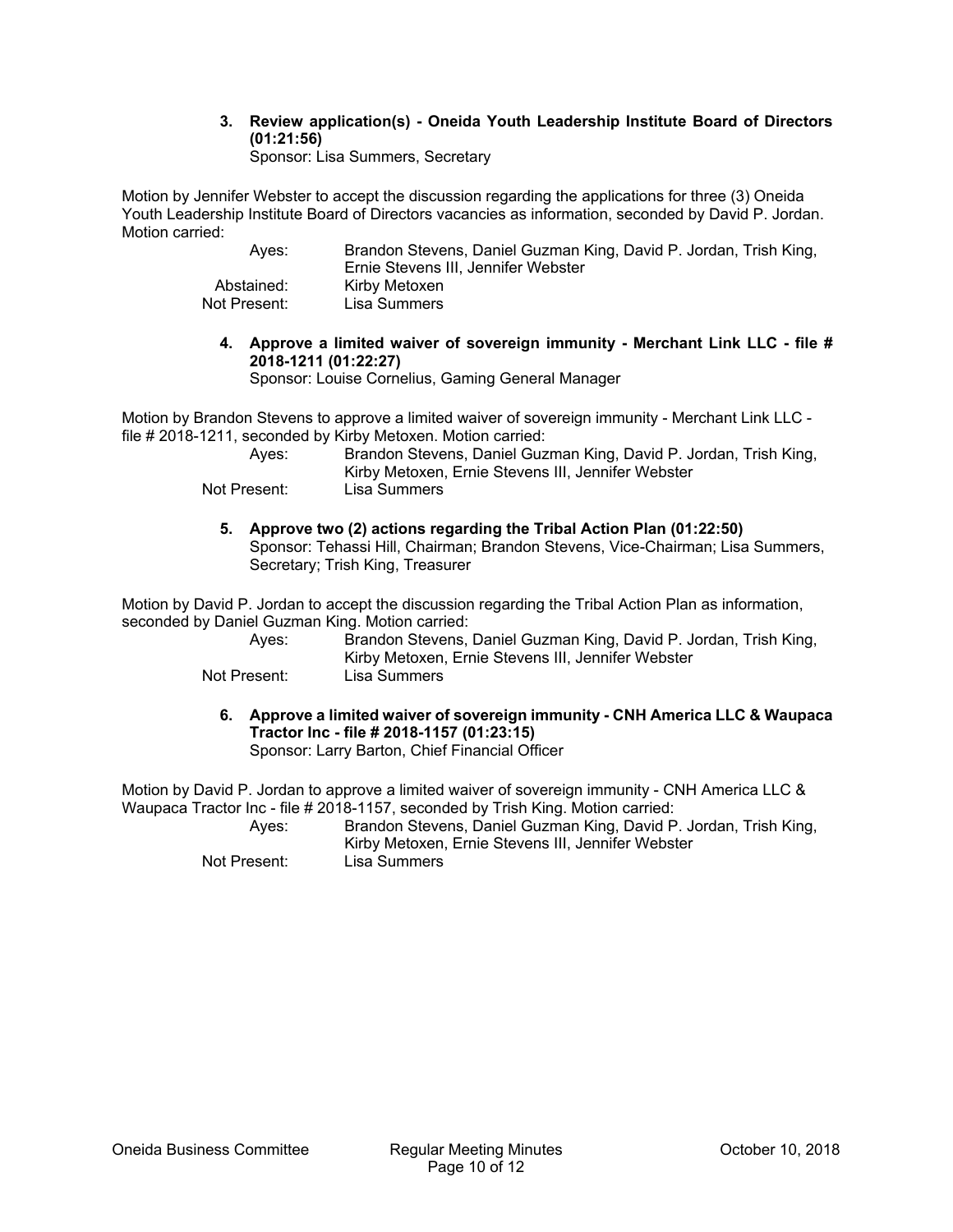## **7. Approve a limited waiver of sovereign immunity - Austin Straubel International Airport - file # 2018-0990 (01:23:42)**

Sponsor: Louise Cornelius, Gaming General Manager

Motion by David P. Jordan to approve a limited waiver of sovereign immunity - Austin Straubel International Airport - file # 2018-0990, seconded by Jennifer Webster. Motion carried: Ayes: Brandon Stevens, Daniel Guzman King, David P. Jordan, Trish King,

Kirby Metoxen, Ernie Stevens III, Jennifer Webster Not Present: Lisa Summers

Motion by Kirby Metoxen to authorize the Chairman to sign the Third Ground Lease Extension Agreement - file # 2018-0990, seconded by David P. Jordan. Motion carried:

| Aves:        | Brandon Stevens, Daniel Guzman King, David P. Jordan, Trish King, |
|--------------|-------------------------------------------------------------------|
|              | Kirby Metoxen, Ernie Stevens III, Jennifer Webster                |
| Not Present: | Lisa Summers                                                      |

**8. Approve employment contract - DR16 employment agreement - file # 2018-1226 (01:24:35)** 

Sponsor: Tehassi Hill, Chairman; Brandon Stevens, Vice-Chairman; Lisa Summers, Secretary; Trish King, Treasurer

Motion by David P. Jordan to approve employment contract - DR16 employment agreement - file # 2018-1226, seconded by Kirby Metoxen. Motion carried:

| Aves:        | Brandon Stevens, Daniel Guzman King, David P. Jordan, Trish King, |
|--------------|-------------------------------------------------------------------|
|              | Kirby Metoxen, Ernie Stevens III, Jennifer Webster                |
| Not Present: | Lisa Summers                                                      |

*For the record: The job number in the employment contract is no longer 9020; the correct job number for the contract is 82008.* 

> **9. Approve two (2) actions regarding the Bay Bancorporation, Inc Annual Shareholder meeting (01:25:45)**

Sponsor: Jo Anne House, Chief Counsel

Motion by Trish King to approve the proxy statement dated October 10, 2018, regarding the October 12, 2018, Bay Bancorporation, Inc Shareholder meeting, seconded by Kirby Metoxen. Motion carried:

| Aves:        | Brandon Stevens, Daniel Guzman King, David P. Jordan, Trish King,<br>Kirby Metoxen, Ernie Stevens III, Jennifer Webster |
|--------------|-------------------------------------------------------------------------------------------------------------------------|
| Not Present: | Lisa Summers                                                                                                            |

Motion by Brandon Stevens to approve the liaison to deliver the proxy statement in accordance with resolution # BC-10-10-18-A, seconded by Kirby Metoxen. Motion carried:

| Aves:        | Brandon Stevens, Daniel Guzman King, David P. Jordan, Trish King,<br>Kirby Metoxen, Ernie Stevens III, Jennifer Webster |
|--------------|-------------------------------------------------------------------------------------------------------------------------|
| Not Present: | Lisa Summers                                                                                                            |